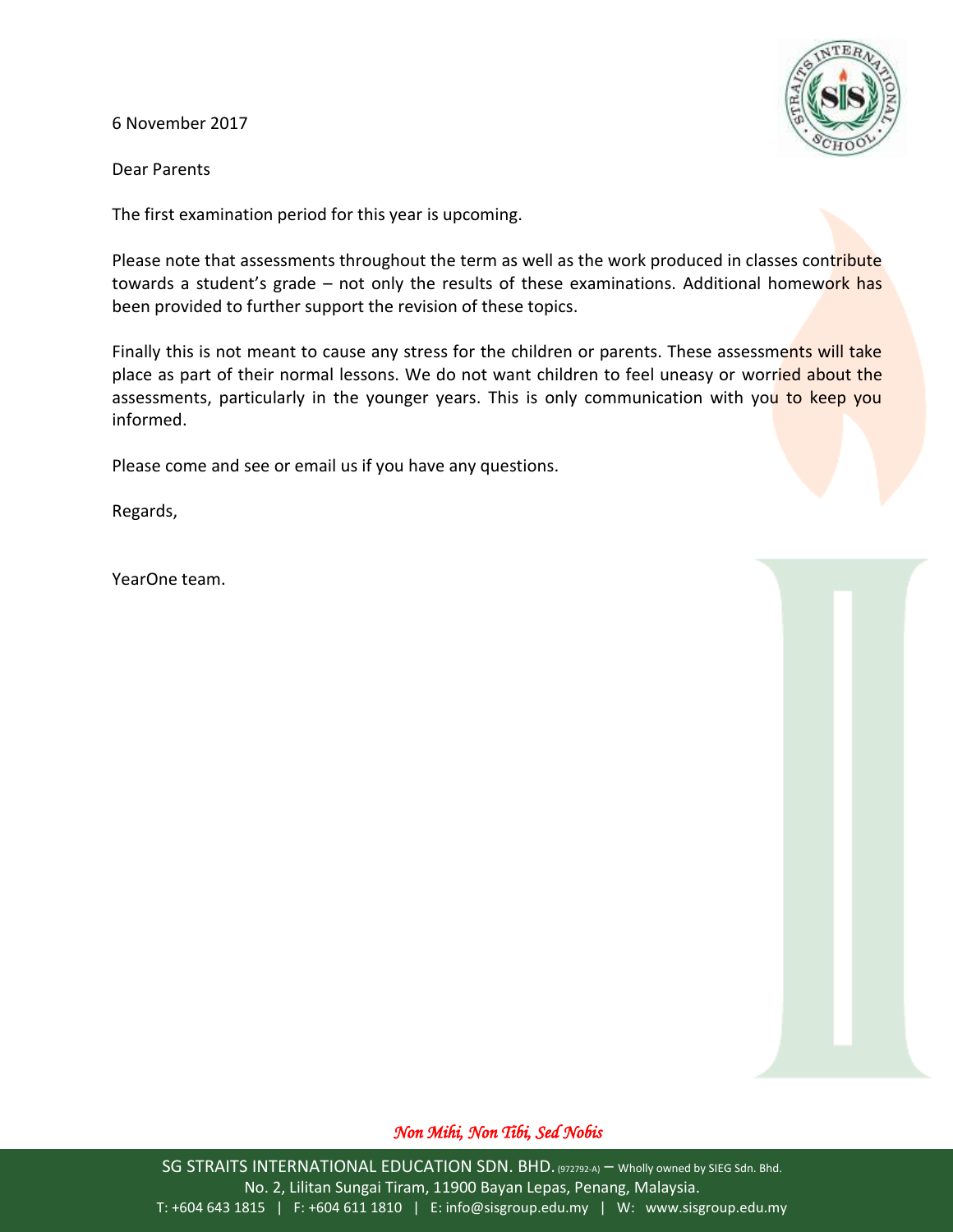

### **SIS Primary End of Autumn Term Exams**

#### **Year One**

| <b>Subject</b>                     | Topic/skills/areas of understanding tested                                                                                                                                                                                                                 | Date and time of exam                                                                                                             |
|------------------------------------|------------------------------------------------------------------------------------------------------------------------------------------------------------------------------------------------------------------------------------------------------------|-----------------------------------------------------------------------------------------------------------------------------------|
| <b>English</b>                     | Narrative writing: children will write a simple story<br>with a beginning, middle and end structure. They will<br>begin to use descriptive words for setting and<br>characters. They will begin to use time connectives for<br>example 'first' and 'next'. | 20 <sup>th</sup> November (Monday) written<br>test.                                                                               |
|                                    | <b>Phonics:</b> correct formation of all letter sounds.                                                                                                                                                                                                    | 23 <sup>rd</sup> November (Thursday) written<br>test.                                                                             |
|                                    | Reading: Blending and segmenting words. Using<br>picture cues to support reading unfamiliar words.<br>Knowledge of 'tricky words'. Familiarity with the letters<br>sounds and beginning to recognise digraphs.                                             | 1:1 teacher assessment throughout<br>the week.                                                                                    |
| <b>Maths</b>                       | Children will be counting objects to twenty.<br>They will be counting on and back in 1's and will be<br>ordering numbers to twenty.<br>Children will understand the symbols '+' and '-'and will<br>be able to use related vocabulary.                      | 24 <sup>th</sup> November (Friday): written<br>test.                                                                              |
|                                    | They will know number pairs to ten and will be using<br>mental strategies to solve problems using counting.<br>Children will use language to describe 2D and 3D<br>shapes and will be beginning to compare objects by<br>mass.                             |                                                                                                                                   |
|                                    | They will begin to recognise odd/even numbers.<br>Children will recognise different values of coins.<br>They will be reading time to the hour and half hour on<br>an analogue clock.                                                                       |                                                                                                                                   |
| <b>Science</b>                     | The human body<br>Healthy eating                                                                                                                                                                                                                           | 21 <sup>st</sup> November (Tuesday) written<br>test.                                                                              |
|                                    | Animals growing                                                                                                                                                                                                                                            |                                                                                                                                   |
|                                    | Plants growing                                                                                                                                                                                                                                             |                                                                                                                                   |
| <b>Advanced</b><br><b>Mandarin</b> | Reading and Writing 60%<br>A. Listen and circle the correct answer 10%<br>B. Fill in the missing tone 10%<br>C. Fill in missing number10%<br>D. Fill in the vocabulary according to the picture 20%<br>E. Colour the correct family member 10%             | 21 <sup>st</sup> November (Tuesday) Listening,<br><b>Reading and Writing</b><br>22 <sup>nd</sup> November (Wednesday)<br>Speaking |

## *Non Mihi, Non Tibi, Sed Nobis*

SG STRAITS INTERNATIONAL EDUCATION SDN. BHD. (972792-A) – Wholly owned by SIEG Sdn. Bhd. No. 2, Lilitan Sungai Tiram, 11900 Bayan Lepas, Penang, Malaysia. T: +604 643 1815 | F: +604 611 1810 | E: info@sisgroup.edu.my | W: www.sisgroup.edu.my